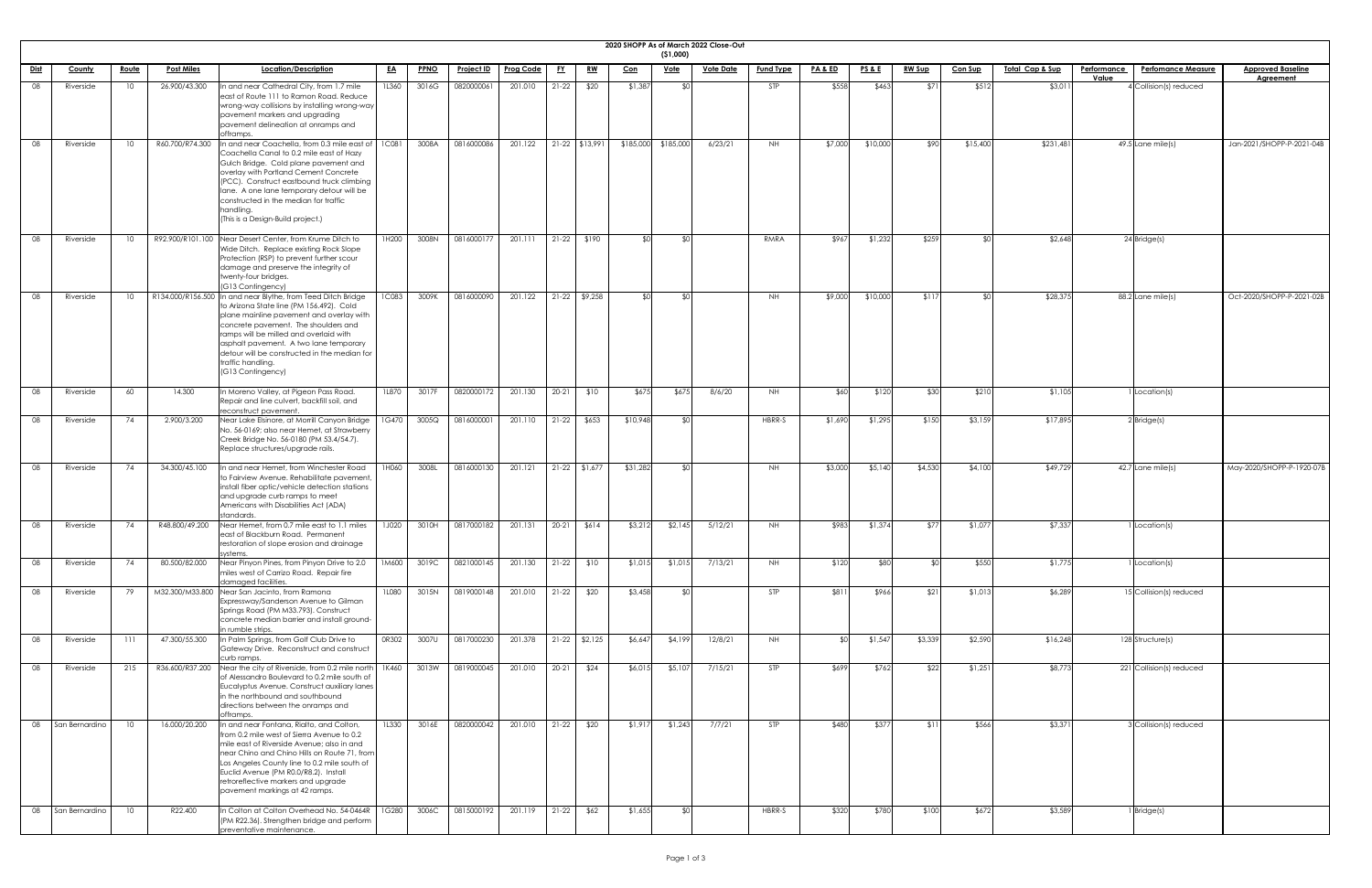| <b>2020 SHOPF</b> |  |
|-------------------|--|

|             |                |              |                   |                                                                                                                                                                                                                                                                             |              |             |                   |                  |           |                 |          | (51,000)    | 2020 SHOPP As of March 2022 Close-Out |                  |                    |                 |               |                |                            |                                          |                           |
|-------------|----------------|--------------|-------------------|-----------------------------------------------------------------------------------------------------------------------------------------------------------------------------------------------------------------------------------------------------------------------------|--------------|-------------|-------------------|------------------|-----------|-----------------|----------|-------------|---------------------------------------|------------------|--------------------|-----------------|---------------|----------------|----------------------------|------------------------------------------|---------------------------|
| <u>Dist</u> | <b>County</b>  | <u>Route</u> | <b>Post Miles</b> | Location/Description                                                                                                                                                                                                                                                        | <u>EA</u>    | <b>PPNO</b> | <b>Project ID</b> | <b>Prog Code</b> | <u>FY</u> | <u>RW</u>       | Con      | <u>Vote</u> | <b>Vote Date</b>                      | <b>Fund Type</b> | <b>PA &amp; ED</b> | <u>PS&amp;E</u> | <b>RW Sup</b> | <b>Con Sup</b> | <u>Total Cap &amp; Sup</u> | <b>Perfomance Measure</b><br>Performance | <b>Approved Baseline</b>  |
| 08          | San Bernardino | 15           | R21.500/R22.000   | Near Hesperia, from 0.1 mile north of the                                                                                                                                                                                                                                   | <b>1J200</b> | 3010J       | 0817000237        | 201.010          | $20-21$   | \$125           | \$4,400  | \$4,225     | 6/23/21                               | <b>STP</b>       | \$775              | \$1,190         | \$40          | \$1,840        | \$8,370                    | Value<br>44 Collision(s) reduced         | <b>Agreement</b>          |
|             |                |              |                   | Route 138 to Gish Overhead. Extend<br>deceleration lane leading to southbound<br>offramp.                                                                                                                                                                                   |              |             |                   |                  |           |                 |          |             |                                       |                  |                    |                 |               |                |                            |                                          |                           |
| 08          | San Bernardino | 15           | R25.500/R29.000   | Near Hesperia, from 0.5 mile south of Cajon<br>Summit to 0.4 mile north of Oak Hill Road;<br>also from 0.6 mile north of Cleghorn Road<br>Undercrossing to 0.5 mile south of Route 138<br>at the southbound Cajon Truck Facility                                            | 1H390        | 3006U       | 0817000032        | 201.321          | $21-22$   | \$95            | \$15,224 |             |                                       | ST-CASH          | \$286              | \$2,400         | \$110         | \$3,300        | \$21,413                   | Location(s)                              |                           |
|             |                |              |                   | (R20.6/R20.9). Construct new southbound<br>weigh station and truck safety inspection<br>facility at Cajon Pass and close the existing<br>southbound Cajon Truck Scale facility.                                                                                             |              |             |                   |                  |           |                 |          |             |                                       |                  |                    |                 |               |                |                            |                                          |                           |
| 08          | San Bernardino | 15           |                   | R96.100/R124.300 Near Barstow, from 0.3 mile south of Harvard<br>Road to Rasor Road. Regrade and flatten<br>median cross slope.                                                                                                                                             | 1C720        | 3002E       | 0813000003        | 201.015          | $21-22$   | \$10            | \$15,058 |             |                                       | <b>STP</b>       | \$890              | \$920           | \$50          | \$3,160        | \$20,088                   | 20 Collision(s) reduced                  | Oct-2018/SHOPP-P-1819-04B |
| 08          | San Bernardino | 18           | T8.000/R17.800    | In and near the city of San Bernardino, from<br>48th Street to Route 138. Repair, reline and<br>replace culverts.                                                                                                                                                           | 0G691        | 0184C       | 0815000184        | 201.151          | $21-22$   | \$385           | \$5,67   | \$6,579     | 1/26/22                               | NH.              | \$742              | \$911           | \$101         | \$794          | \$8,612                    | $21$ Culvert(s) (ea)                     |                           |
| 08          | San Bernardino | 18           | 20.600/20.900     | Near Twin Peaks, from Route 189 to east of<br>Route 189; also on Route 189, from 0.2 mile<br>to 0.3 mile east of Route 18 (PM 0.16/0.26).<br>Repair slope due to recurring erosion.<br>Construct soldier pile wall, replace guardrail<br>with concrete barrier, and upgrade | <b>1J550</b> | 3012A       | 0818000070        | 201.131          | $21-22$   | \$326           | \$6,807  |             |                                       | NH.              | \$1,01             | \$1,498         | \$151         | \$1,969        | \$11,762                   | Location(s)                              |                           |
| 08          | San Bernardino | 18           | 44.300/68.500     | drainage system.<br>Near Big Bear and Lucerne Valley, at various<br>locations, from Route 38 at Big Bear Lake<br>Dam to Artic Canyon Wash. Reline or<br>replace culverts.                                                                                                   | 0G690        | 0181J       | 0812000110        | 201.151          | $21-22$   | \$700           | \$4,10   |             |                                       | NH.              | \$1,192            | \$1,493         | \$1,700       | \$1,417        | \$10,609                   | 31 Culvert(s) (ea)                       |                           |
| 08          | San Bernardino | - 18         | 100.900/115.900   | In and near Adelanto, from Route 395<br>Junction to Los Angeles County line. Cold<br>plane pavement and place Hot Mix Asphalt<br>(HMA) and Rubberized Hot Mix Asphalt<br>(RHMA) pavement.                                                                                   | 1G520        | 3007M       | 0816000020        | 201.121          | $20 - 21$ | \$65            | \$16,442 | \$14,050    | 6/23/21                               | NH.              | \$564              | \$1,588         | \$77          | \$2,366        | \$21,102                   | $37.8$ Lane mile(s)                      |                           |
| 08          | San Bernardino | 38           | R11.300/26.500    | Near Angelus Oaks, from Thurman Flats<br>Picnic Area to Glass Road. Replace and<br>repair guardrail, signs, drainage systems,<br>and debris racks damaged in fire.                                                                                                          | 1L940        | 3017S       | 0821000040        | 201.130          | $20 - 21$ | \$100           | \$3,700  | \$3,700     | 10/7/20                               | NH.              | \$175              | \$240           | \$100         | \$1,100        | \$5,41                     | Location(s)                              |                           |
| 08          | San Bernardino | 38           | R11.300/26.500    | Near Yucaipa, from Thurman Flat Picnic<br>Area to Glass Road. Repair fire damaged<br>facilities, including landscaping, drainage<br>systems, signs, pavement, and place erosion<br>control.                                                                                 | <b>1L980</b> | 3017T       | 0821000048        | 201.130          | $20 - 21$ | \$800           | \$23,000 | \$23,000    | 12/23/20                              | <b>NH</b>        | \$500              | \$1,500         | \$100         | \$2,400        | \$28,300                   | Location(s)                              |                           |
| 08          | San Bernardino | 40           | R25.000/R50.000   | Near Barstow, from 1.4 miles east of Fort<br>Cady Road Overcrossing to Crucero Road<br>Undercrossing. Regrade median cross<br>slopes.                                                                                                                                       | OR170        | 3007X       | 0812000028        | 201.015          |           | $21-22$ \$2,075 | \$28,488 |             |                                       | <b>STP</b>       | \$3,200            | \$1,900         | \$300         | \$3,300        | \$39,263                   | 41 Collision(s) reduced                  |                           |
| 08          | San Bernardino | 40           | R28.900           | Near Newberry Springs, at 5.6 miles east of<br>Fort Cady Road. Replace the existing Weigh-<br>in-Motion (WIM) system to meet current<br>standards.                                                                                                                          | 1G550        | 3007N       | 0816000035        | 201.321          | $20 - 21$ | \$11            | \$2,136  | \$2,022     | 12/2/20                               | <b>ST-CASH</b>   | \$310              | \$593           | \$32          | \$664          | \$3,746                    | Location(s)                              |                           |
| 08          | San Bernardino | 40           |                   | R100.000/R125.000 Near Needles, from 0.3 mile east of Essex<br>Road to 5.0 miles east of Water Road (PM<br>R100.0/R125.0 R/L). Regrade median cross<br>slopes.                                                                                                              | OR141        | 3002W       | 0815000200        | 201.015          |           | 20-21 \$5,006   | \$25,500 | \$16,598    | 8/18/21                               | <b>STP</b>       | \$3,300            | \$2,500         | \$300         | \$3,500        | \$40,106                   | 41 Collision(s) reduced                  | Mar-2021/SHOPP-P-2021-05B |
| 08          | San Bernardino | 40           | 101.300           | Near Needles, at the Halfway Hills Wash<br>Bridge No. 54-0799L/R. Replace bridges,<br>replace and expand Rock Slope Protection<br>(RSP) limits.<br>(G13 Contingency)                                                                                                        | 1G830        | 3008K       | 0816000079        | 201.110          | $21-22$   | \$30            |          |             |                                       | RMRA             | \$1,393            | \$1,903         | \$55          |                | \$3,381                    | $2$ Bridge(s)                            |                           |
| 08          | San Bernardino | - 40         | R119.000          | Near Needles, at 1.0 mile west of Water<br>Road. Repair pavement damaged by fire.                                                                                                                                                                                           | 1M570        | 3019A       | 0821000142        | 201.130          | $20-21$   | \$10            | \$740    | \$740       | 6/28/21                               | NH.              | \$30               | \$70            |               | \$150          | \$1,000                    | Location(s)                              |                           |
| 08          | San Bernardino | 60           | R1.370            | In Chino, at Ramona Avenue Overcrossing<br>No. 54-0745. Improve freight corridor<br>movement by removing vertical clearance<br>constraint.                                                                                                                                  | <b>1J210</b> | 3009R       | 0817000240        | 201.322          |           | $21-22$ \$120   | \$8,970  | \$9,420     | 8/18/21                               | <b>NH</b>        | \$5,822            | \$1,380         | \$50          | \$2,420        | \$18,762                   | Bridge(s)                                |                           |
| 08          | San Bernardino | 83           | 5.900/11.100      | In Chino and Ontario, from Chino Avenue to<br>Route 10. Improve existing bike lanes by<br>adding signs, striping, and pavement<br>markings                                                                                                                                  | 1K790        | 3016A       | 0819000103        | 201.010          | $21-22$   | \$20            | \$3,543  |             |                                       | <b>STP</b>       | \$800              | \$553           | \$18          | \$641          | \$5,575                    | 20 Collision(s) reduced                  |                           |